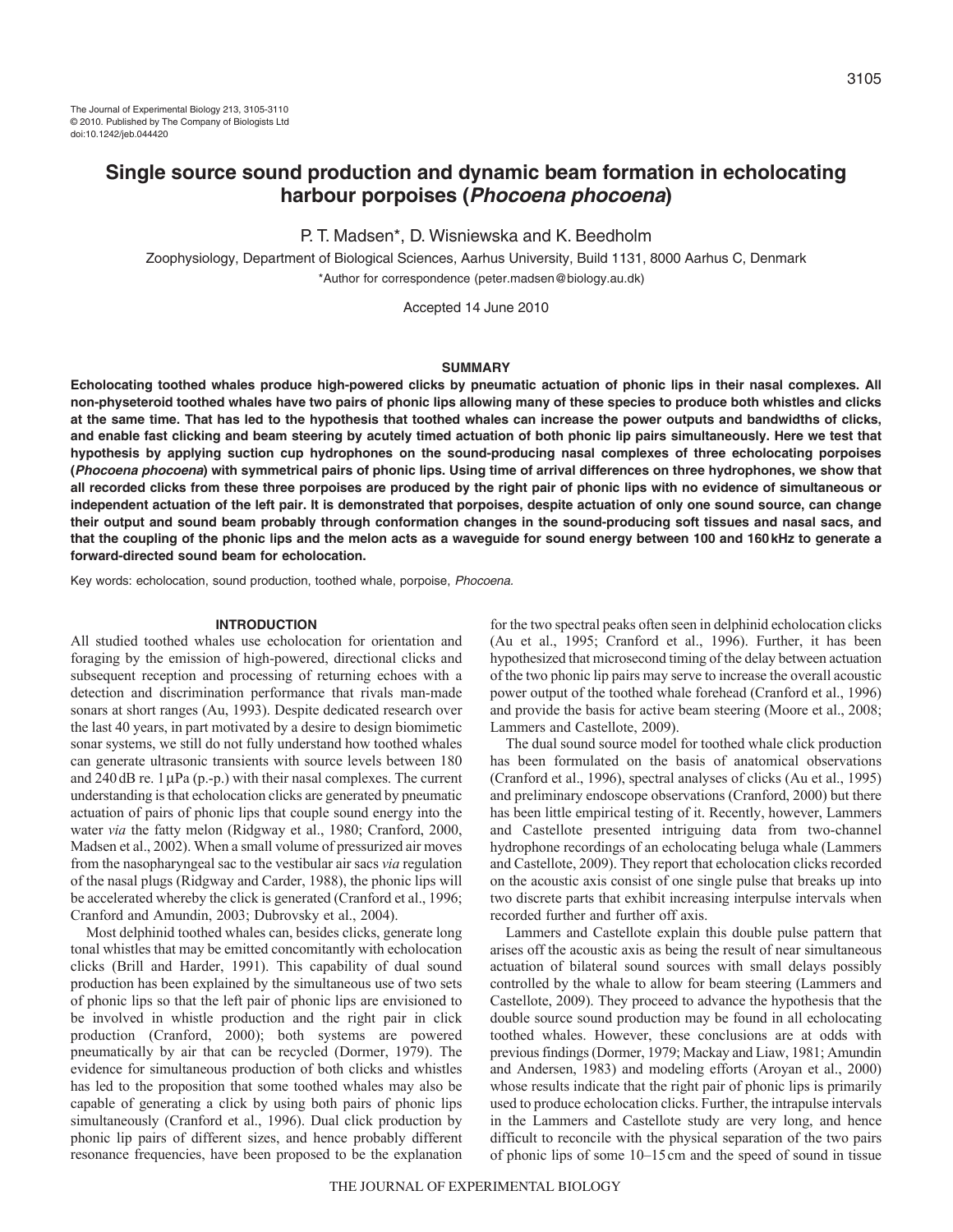# 3106 P. T. Madsen, D. Wisniewska and K. Beedholm

around  $1500 \,\mathrm{m\,s}^{-1}$ . The conflict between some previous reports and the recent intriguing findings motivated us to experimentally test the two source model for toothed whale sound production using hydrophones applied in suction cups on the foreheads of harbour porpoises (*Phocoena phocoena* L.); a species that carries nearly symmetrical pairs of phonic lips. Here we present data from three echolocating porpoises showing that for all the clicks measured only the right pair of phonic lips is used for click production, but that porpoises are still capable of dynamic beam formation with a fatty melon that acts as a wave guide for signal energy between 100 and 160kHz.

# **MATERIALS AND METHODS**

Three porpoises (one adult male, two adult females) kept at the Fjord and Belt Centre in Kerteminde (Denmark), were trained to wear suction cup hydrophones in different configurations on the head while echolocating for a fish reward in the water in front of them. Two hydrophone configurations were used: configuration A involved a hydrophone just above each eye, laterally of the blowhole, but in line with the two pairs of phonic lips, and a third hydrophone on the melon, antero-medially relative to the blowhole (Figs1 and 2). Configuration B consisted of two hydrophones placed symmetrically on the melon on each side of the midline (Fig.3).

The suction cups (diameter of 50mm) were custom made from medical grade silicone. Each suction cup contained a spherical hydrophone element [similar to that of a Reson 4034 hydrophone (Reson, Slangerup, Denmark)] and a 20dB preamplifier with a 400Hz first-order high-pass filter. Each of the suction cup hydrophones were calibrated against a Reson 4034 hydrophone in an anechoic tank over the frequency range from 50 to 300kHz. The sensitivity of the suction cup hydrophones was measured to be  $-188$  dB re. 1 V/1  $\mu$ Pa  $\pm$ 2 dB in the range from 50 to 300 kHz. The hydrophones were for the first series of measurements connected to a conditioning box with 40dB gain and a band pass filter (1 pole high-pass filter at 1kHz and a 4 pole low-pass filter at 200kHz). The output from the filter box was relayed to two synchronized multifunction cards (National Instruments NI6251, Austin, TX, USA) sampling at 500 kHz per recording channel (16 bits). Identification of very high frequency components around the Nyquist frequency of 250kHz in the recorded clicks from the first series of recordings led us to use a different setup repeating the measurements with a conditioning box with a 1kHz high-pass filter, 32dB gain and no low-pass filter, sampled at 1MHz per channel. The suction cup hydrophones, filter boxes and ADC channels were swapped between sessions to control for potential biases in the recording chain.

For configuration A the clicks were analyzed by extracting clicks from the three channels based on the peak of the detected signal on the central melon hydrophone. Clicks on the three channels were then compared with respect to time of arrivals, amplitude and spectral content. For configuration B, clicks were found by peakdetecting clicks on the right hydrophone recording because this channel rendered the highest received levels and hence the best signal-to-noise ratios (SNR). We made 10 recordings with each animal using a sampling rate of 500kHz per channel, and 10 recordings for each animal with a sampling rate of 1MHz per channel. We analyzed more than 10,000 clicks from each animal for which the SNRs on all channels were better than 10dB.

We pursued several analytical avenues for automated, objective derivation of the time of arrival differences between the different hydrophones in order to enable formation of statistical distributions of the time delays. Normally, cross-correlation is a powerful tool for



Fig. 1. (A)Waveforms of a representative click from synchronized recordings with three suction cup hydrophones in a configuration as shown in (B). Sampling rate of 1 MHz. Note the first arrival on the right channel. (B) Schematic drawing of a porpoise head in a dorsal aspect: M: melon. RP: right pair of phonic lips. LP: left pair of phonic lips. SK: skull. H: hydrophones. White bar is 2 cm (modified from Huggenberger et al., 2009). (C) Power spectra of the waveforms shown in (A). FFT size 1024, sampling rate 1 MHz. Green line shows relative spectrum of the noise recorded in a section preceding the clicks.

determining time delays but in this case it proved futile as it is not the same waveform that reaches the different receivers (Fig.1A,B). Any distributions of time delays formed by this method will then be an unknown mix of actual variability in time delays and differences in the waveforms and hence timing of the cross-correlation peaks. Another method would involve the automated measurements of click onsets of the different waveforms on the three channels but such an approach is highly sensitive to SNR, and would require that the SNR for the same waveform is the same on all three channels, which is not the case. However, one robust and easily identified timing feature in the waveforms was the peak of the envelope of the clicks recorded on the center hydrophone. Again it could be tempting to compare that with the peak of the envelopes on the two lateral hydrophone channels but given that they have poorer SNR and a different and variable frequency content this will not be a meaningful approach either. After running trials with these different approaches, we settled on using the peak of the envelope of the clicks from the center hydrophone to form stacked energy plots of the three channels aligned to time zero by the peak of the center envelope (Fig.2). This method allows for a rapid qualitative assessment of a large number of clicks, where any changes or reversals in time delays from the right to the left side or *vice versa* will be easily identified. Using this graphical approach allows for the detection of trends that are consistent across many clicks, because these present themselves as lines in the plot (Fig.2). Hence, we used that method to analyze more than 10,000 clicks from 20 different recordings from each of the three porpoises. All analyses were performed using custom written scripts in Matlab 6.5 (MathWorks*,* Natick, MA, USA).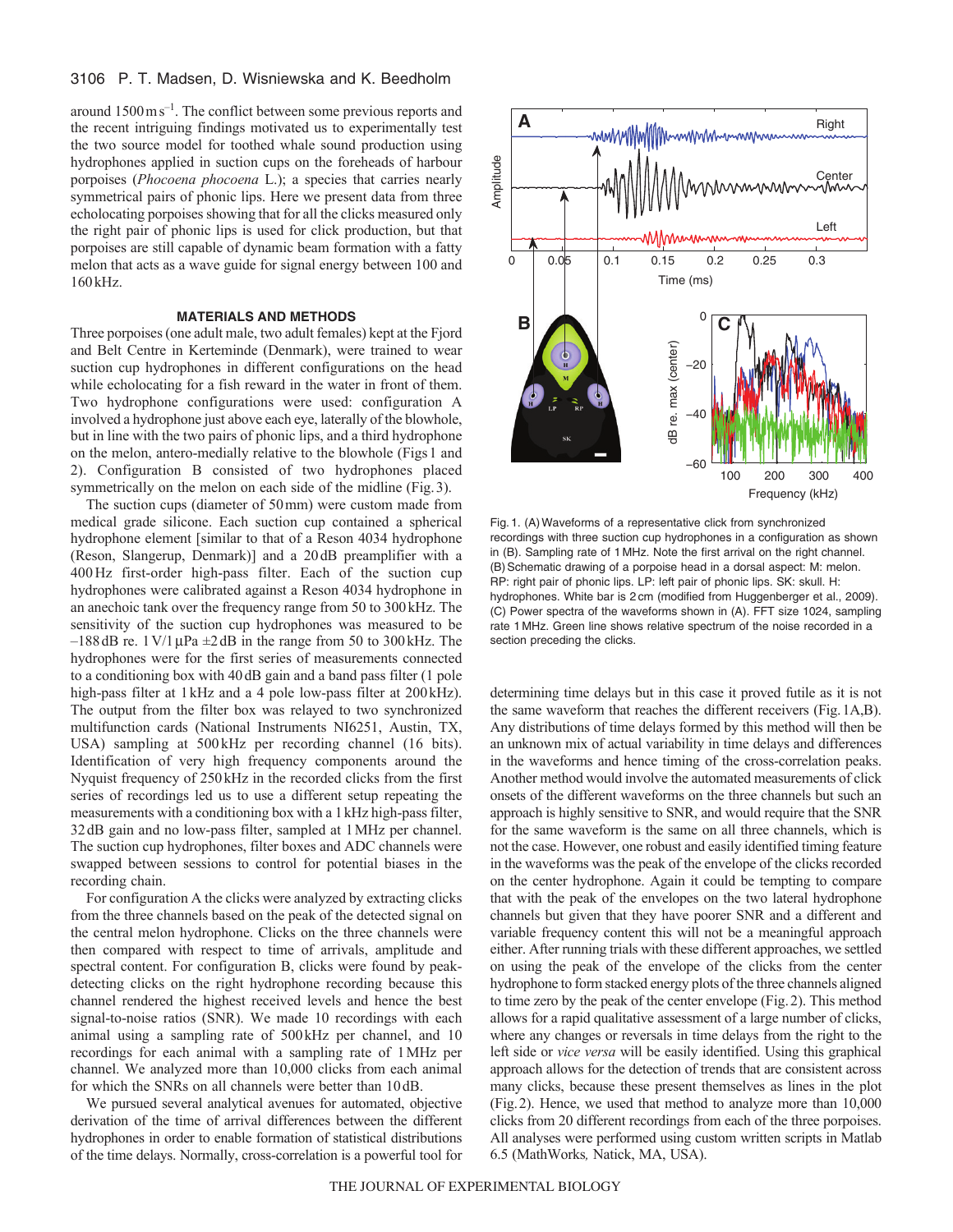



Fig. 2. Energy distribution (coloration) as a function of time from the time of peak of the envelope of the waveform recorded on the center hydrophone for 330 consecutive clicks from the clicks series of three porpoises: (A) 'Freja', adult female; (B) 'Eigil', adult male; and (C) 'Sif', juvenile female. M: melon. RP: right pair of phonic lips. LP: left pair of phonic lips. SK: skull. H: hydrophones.

### **RESULTS**

In recording configuration A, we placed the hydrophones in line with the two pairs of phonic lips using the porpoise eyes and blowhole as landmarks (Fig.1). Given the high degree of bilateral symmetry of the porpoise nasal complex (Huggenberger et al., 2009), this configuration allowed us to use time of arrival differences to test the hypothesis that both pairs of phonic lips are actuated simultaneously during click production. If both pairs are actuated simultaneously, we would expect the time of arrival to be the same on the two laterally placed hydrophones. By contrast, if only one of the phonic lip pairs generates sound during click formation, we would expect that the difference in time of arrival on the two lateral hydrophones would correspond to the physical separation of the two pairs divided by the sound speed in that tissue. For all clicks that could be analyzed for all three animals we found that the times of arrival on the left side were delayed between  $20$  and  $50\,\mu s$ compared with the times of arrival on the right side (Figs 1 and 2). Time delays between 20 and 50µs correspond to travel paths of  $3-7.5$  cm in soft tissue (using a sound speed of  $1500 \text{ m s}^{-1}$ ), and we therefore infer that all clicks must be produced by a source that is 3–7.5cm closer to the right hydrophone than the left hydrophone. We therefore find that our data does not support the hypothesis that two symmetrical pairs of phonic lips are actuated at the same time, rather it is demonstrated that all recorded clicks are produced by the right pair of phonic lips (Figs1 and 2).

The variations in time delays between  $20$  and  $50 \mu s$  are not linked to the relative output, click intervals or particular animals, and may therefore rather be due to small differences  $(\pm 1$ cm) in hydrophone placement between sessions and animals, and conformation changes in the soft anatomy and air sacs of the sound production apparatus during clicking (Cranford, 2000). The waveforms and spectra of sounds recorded on the center hydrophone closely resemble those of clicks recorded at close range on the acoustic axis in the acoustic far field with a centroid frequency around 130kHz and a narrow –10 dB bandwidth (Fig. 1C, black curve). On the two lateral hydrophones, however, the clicks have received levels that are generally lower by more than 10dB (Fig.1), and spectra showing little energy around 130kHz with frequency centroids above 200kHz and broad bandwidths (Fig.1).

If the porpoise nasal complex has a fixed radiation pattern and an acoustic axis with constant offset to the body axis (Au et al., 1999), the relationship between received levels on different, fixed parts of the melon should be constant. To test whether porpoises, like the bottlenose dolphin (Moore et al., 2008), are capable of dynamic beam formation in the horizontal plane when using only one pair of phonic lips, we placed two suction cup hydrophones on the melon symmetrically on both sides of the midline on the three porpoises (configuration B, Fig.3B). All analyzed clicks arrived on the right hydrophone before they did on the left hydrophone but with a smaller time of arrival difference of around  $10\,\mu s$  compared with the delay between right and center hydrophones in recording configuration  $A -$  again corroborating that only the right pair of phonic lips was actuated. The received levels fluctuate up and down on both hydrophones, and in general follow each other, but with a higher received level on the right side of the melon (Fig. 3C). However, Fig.3A,C show that the difference in received level on the two sides of the melon is not constant. Indeed, for a few of the clicks described in Fig. 3A, it can be seen that the left side hydrophone records a slightly higher level than does the right one (but the right side clicks always arrive first). This flexibility in the received level differences between different points on the surface shows that porpoises can change the direction and/or the width of their sound beams with just a single active sound source in the form of the right pair of phonic lips. In other bilateral recordings of the B configuration, we often found click series where the levels were higher on the left side, although the signal always arrived at the right side receiver first. In those cases the envelope and spectrum of the right side clicks showed deep notches indicating that this amplitude difference might stem from destructive interference.

## **DISCUSSION**

A fundamental problem when linking the functional morphology of the toothed whale nasal complex with click waveforms radiating from the system is to know at which aspect angle the click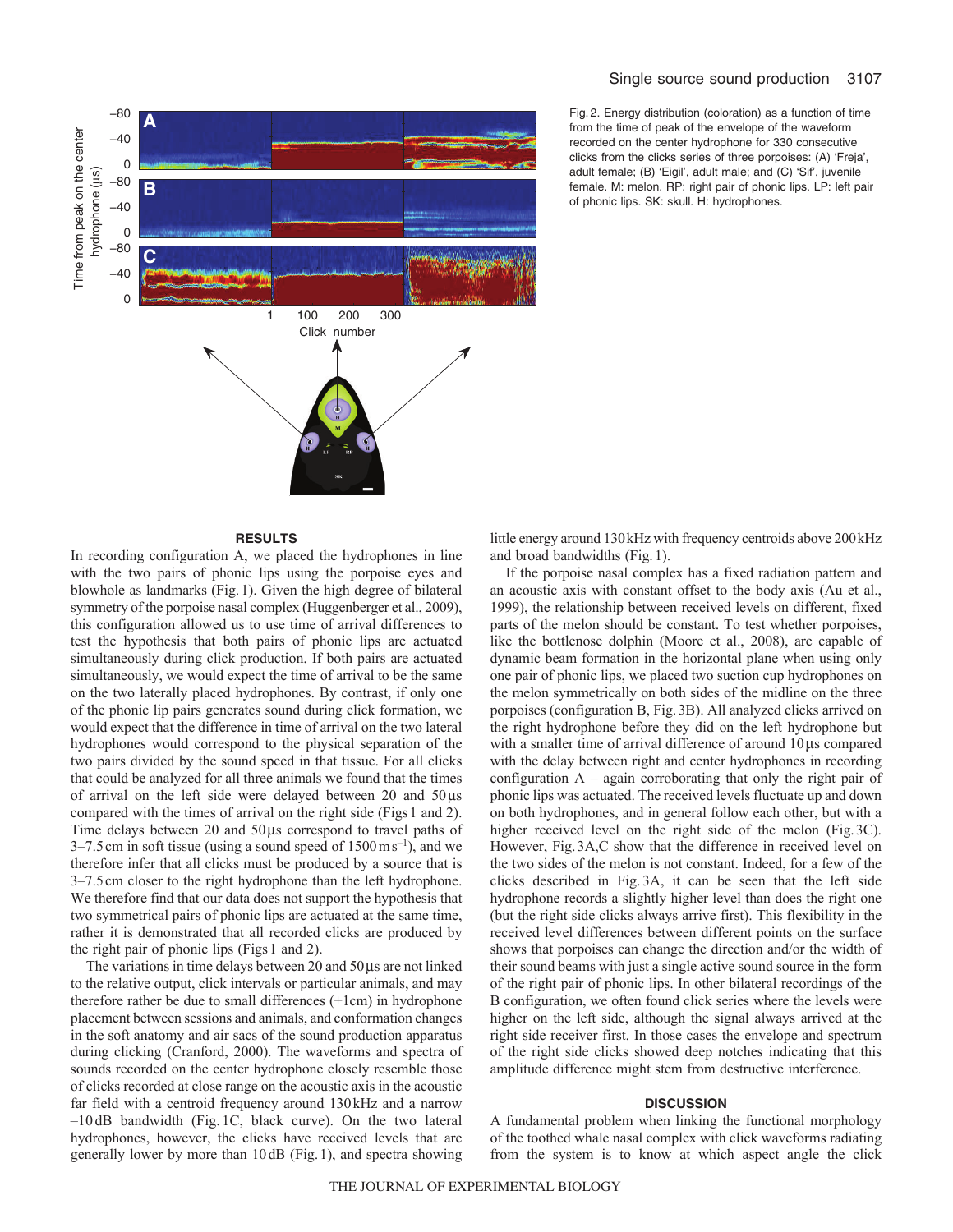

Fig. 3. (A) Received levels (RL) from two symmetrically placed hydrophones on each side of the melon (B). Note that these levels do not represent the source levels formed in the acoustic far field in front of the animal (Au, 1993). (B) Schematic drawing of porpoise head in a dorsal aspect. White bar is 2 cm (modified from Huggenberger et al., 2009). (C) Distribution of dB anomalies recorded on the right and the left sides of 1065 clicks from the click series in A.

waveforms are recorded with respect to the sound-generating structures (Moore et al., 2008). Toothed whale clicks are highly directional, and off the acoustic axis they will therefore have lower amplitudes and increasingly distorted waveforms (Au, 1993). A flat piston model is often used to model the radiation patterns from toothed whale foreheads. One of the predictions from this model is that click waveforms should reduce in amplitude, bandwidth and centroid frequency for increasing off-axis angles in the far field, and eventually break up in two pulses formed by edge contributions from the flat piston (Au, 1993).

The observations made here in the acoustic near field of the porpoise foreheads only support the predictions of the flat piston model in part. While the received levels in general are lower on the two laterally placed hydrophones in recording configuration A relative to the centrally placed hydrophone, we find consistently that the centroid frequencies and –10dB bandwidths of the click versions recorded on the two lateral hydrophones are higher than on the center hydrophone (Fig.1). This finding is at odds with the predictions that the centroid frequency and bandwidths should be lower off axis (Au, 1993), and puzzling even given the distortion that is inherent to recordings in the acoustic near field (Au et al., 1978). It turns out that the high frequency parts above 160kHz of the off-axis waveforms resemble very much the on-axis spectrum (Fig.1) but with a conspicuous lack of excess energy around 130kHz that porpoises use for echolocation. We interpret this to be the result of a filtering process where the coupling between the phonic lips and the melon, and the melon itself, acts as a waveguide with a high frequency cut-off around 160kHz. So that the combination of the geometry of the phonic lips and air sacs and the supported modes of the melon waveguide seem to couple the bulk part of the sound energy centered around 130kHz into the water forming a directional sound beam suited for echolocation.

We therefore infer that the phonic lips in the head seem to generate a more broadband transient with most energy around 130kHz but with significant energy from 160kHz and at least up to 350kHz. However, only the sound energy from around 100–160kHz is effectively collimated through the melon, and the energy at higher frequencies is radiated with less directionality. This is in agreement with the findings of Au et al. (Au et al., 2006) who used suction cup hydrophones to demonstrate that on average the highest output levels can be recorded where the low velocity core of the melon interfaces with the water, and lends weight to the view that the melon and the link between the phonic lips and the melon not only serve an impedance matching function but also to filter and collimate the sound energy from the phonic lips.

Returning to the issue of waveform shapes as a function of offaxis angles, it therefore seems from the outline above that a model incorporating the melon as a waveguide collimating the sound produced at the phonic lips will have more explanatory power for high off-axis angles. Clicks from such a structure recorded at angles close to on-axis will behave much like a flat piston but at higher off-axis angles the delays involved are expected to be larger than what can be generated from edge contributions of a flat piston (Au 1993; Beedholm and Møhl, 2006). For instance at 90deg for the beluga in the Lammers and Castellote (Lammers and Castellote, 2009) study, the first pulse will arrive relatively directly from the side of the head whereas the last pulse will be made up of sound energy that has traveled first the posterior–anterior length of the melon and then exited from the anterior tip of the melon before traveling a longer path to the recording hydrophone. That means an extra traveled distance in water and tissue of at least 40cm given a beluga melon–head length of some 50cm. The data set of Lammers and Castellote (Lammers and Castellote, 2009) follows these predictions with time delays between the two pulses at 90deg of some 250µs corresponding to travel path differences on some 40cm in tissue. However, the authors only briefly hint to this alternative geometric explanation, and proceed to interpret the double pulse waveforms as evidence for the dual sound source model proposed by Cranford et al. (Cranford et al., 1996). In order to  $e^{-\frac{1}{2}}$  explain the delay of  $250 \mu s$  between pulses, Lammers and Castellote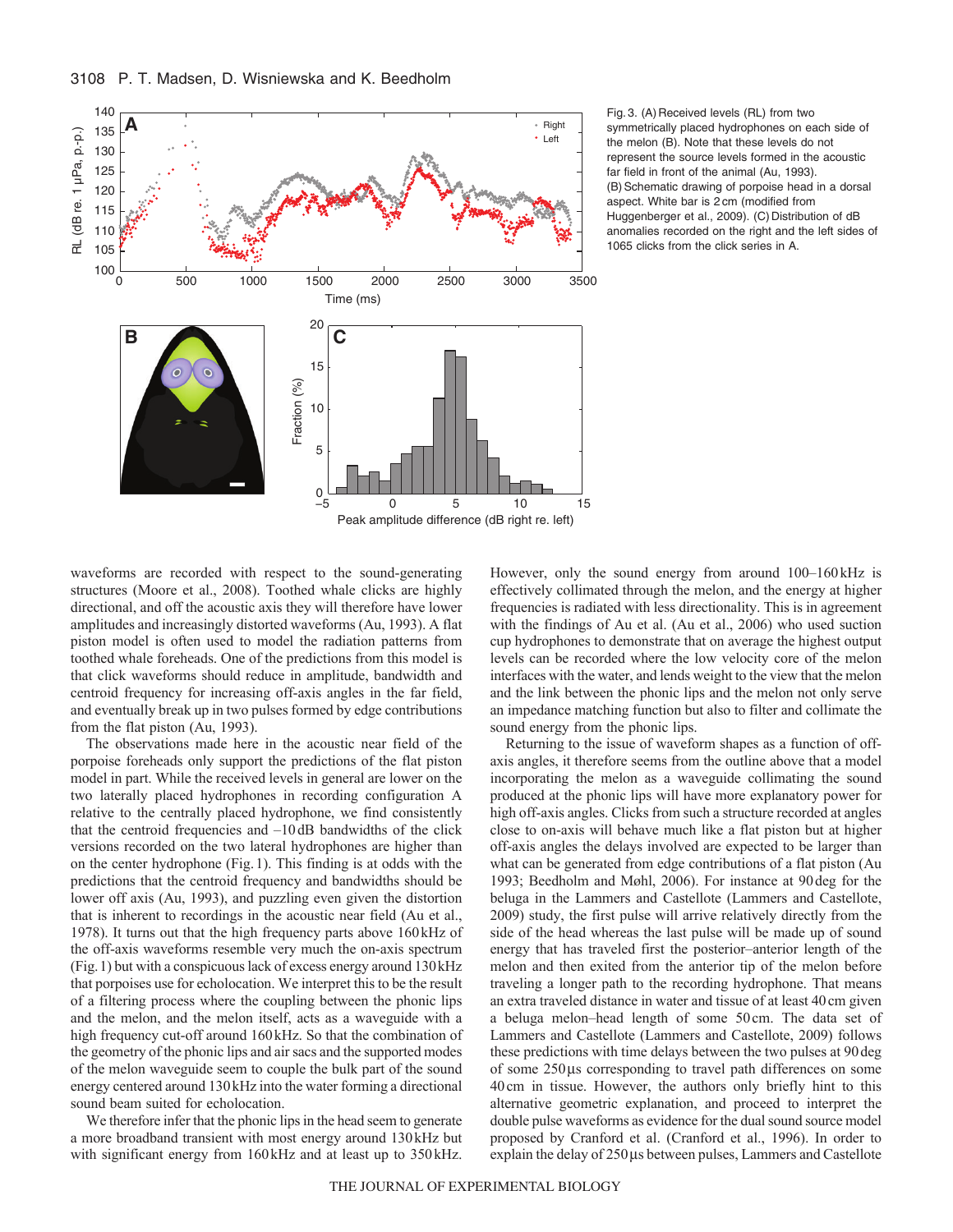suggest that the sound is entering and exiting from an air-filled volume in the head, thereby delaying the sound excessively compared with a pure tissue path (Lammers and Castellote, 2009). Such a route is difficult to explain physically because the impedance mismatches involved will greatly reduce signal amplitudes in air compared with the sound paths in denser tissue with impedance close to that of the phonic lips producing the clicks. A simple test of the geometric interpretation of the results could be made by recording at different distances but a fixed angle off axis (say 45deg) from the beluga. If the geometric interpretation is correct, it should result in smaller interpulse intervals when recording further away due to the smaller difference in traveled distance between direct path from the active phonic lip pair and the path from the front of the melon.

To avoid the problem of interpreting far field recordings around the head, we used suction cup hydrophones for near-field sound recordings (*sensu* Diercks, et al., 1971; Au et al., 2006) to test if there were one or two pairs of phonic lips active during sound production. Changing sound speeds, refraction and reflective air sacs preclude straight line triangulation of sound source locations in the toothed whale forehead (Diercks et al., 1971) but the bilateral symmetry of the porpoise nasal complex (Huggenberger et al., 2009) increases the chance that laterally placed hydrophones in line with the phonic lips have the same sound paths to each of their phonic lip pairs. This implies that simultaneous actuation of both pairs in the formation of a click (Cranford et al., 1996; Lammers and Castellote, 2009) should lead to the same time of arrival at the two receiving hydrophones in porpoises. This is not what we find for any of the many thousand clicks we have analyzed in three porpoises; rather that the received waveforms consistently arrive at the right suction cup hydrophone before the left one with time delays that correspond to 3–7.5cm of difference in travel path in soft tissue.

As seen from Fig.1, such travel path differences are consistent with the spacing between parts of the two pairs of phonic lips in porpoises. We therefore conclude that the three porpoises studied here produced clicks using just their right pair of phonic lips, and that simultaneous actuation of both pairs of phonic lips is not needed to generate porpoise echolocation clicks. We cannot exclude the possibility that porpoises may also at times, perhaps when higher source levels are needed, use their left pair of phonic lips or actuate both pairs simultaneously, but neither of these two sound production modes was seen in any of the many thousands of clicks that could be analyzed from these three animals performing short-range echolocation for fish rewards.

The simultaneous actuation of both pairs of phonic lips in echolocating toothed whales has been argued to serve the purpose of (1) active beam steering by very small, accurately timed changes in the delay between actuation of the two phonic lip pairs, (2) increasing the power output through constructive interference, (3) achieving high repetition rates by the two sources taking turns in producing a click, and (4) increasing the signal bandwidth by having sources of different sizes producing different centroid frequencies (Cranford et al., 1996; Cranford, 2000; Moore et al., 2008; Lammers and Castellote, 2009).

We observed click rates of up to  $600$  clicks  $s^{-1}$  with only the right pair of phonic lips being active, so porpoises do not need two active sources to achieve high repetition rates. If porpoises, contrary to what we have demonstrated here, at times actuate both sources in synchrony, they can maximally increase their source level by 6dB but that would require two completely identical pulses to be emitted in phase from the two sources. This could perhaps be achieved through a passive mechanical master-and-slave relationship between the two sets of phonic lips. However, slight changes in the actuation delay of source II to perform beam steering (in combination with a refractive melon) would call for motor neuron spike timing on the order of microseconds, which to our knowledge is unprecedented in any vertebrate. As an example, Haplea et al. described auditory neurons in bats as having 'extremely low variability' when responses to sound signals occurred with standard deviations below  $100\,\mu s$ (Haplea et al., 1994). The degree of motor neuron timing that is called for to allow for beam steering is orders of magnitude lower than that, so it would be a most interesting system to study if indeed echolocating whales can provide the neural control to achieve the microsecond timing of their phonic lip pairs required for this type of beam steering.

For dolphins generating broadband clicks it has been proposed that two asymmetrical pairs of phonic lips generate pulses of different centroid frequencies to generate a wider bandwidth than would a single pulse (Cranford et al., 1996). This in turn would dramatically reduce the potential for beam steering due to the limited frequency overlap between the two sources, and the maximal increase in source level would in that case only be around 3dB. The proposed advantages for actuating two sources at the same time therefore seem limited and in some cases mutually exclusive, and would call for very accurate motor control over actuation of source number II with respect to number I.

With only the right pair of phonic lips producing clicks, the porpoises can nevertheless form a dynamic sound beam as evidenced by the fluctuations in received levels in recording configuration B. Furthermore, some of the dynamics can be read out of the differences and changes in energy distribution of the clicks from the porpoises in Fig.2. The large changes in relative levels across the melon surface are consistent with the high standard deviations in received levels reported by Au et al. from suction cup recordings on the melon of porpoises (Au et al., 2006). We therefore conclude that porpoise have dynamic beam formation with a potential to both change the direction and width of the sound beam as found in bottlenose dolphins (Moore et al., 2008).

As shown here these beam dynamics do not require two active sources but can be explained by conformation changes in the soundproducing soft tissues and the surrounding air sacs (Dormer, 1979; Huggenberger et al., 2009; Cranford et al., 1996). So while the concepts of directionality indices and acoustic axes are useful parameters for quantifying and comparing the source performance of toothed whale sound production (Au, 1993; Madsen and Wahlberg, 2007), the present findings and those of Au et al. (Au et al., 2006) and Moore et al. (Moore et al., 2008) emphasizes that sound radiation patterns from toothed whale foreheads are dynamic, and that directionality indices and beam widths should be reported as distributions rather than as fixed numbers.

To summarize, we have shown that porpoises produce clicks with their right pair of phonic lips with no evidence that they actuate both pairs simultaneously or that they click with their left pair of phonic lips. That does not exclude click production with the left pair of phonic lips, and nor have we demonstrated that they never actuate both sides simultaneously. However, we have outlined a number of problems with the theory of simultaneous sound production, and we have shown that many of the virtues ascribed to the simultaneous actuation of the two pairs of phonic lips can be achieved in porpoises with just the right pair of the phonic lips active.

The present observations are consistent with those of Amundin and Andersen (Amundin and Andersen, 1983), reporting that click production only involved vibrations in the right nasal plug in porpoises. Similarly, in their ultrasound Doppler study of bottlenose